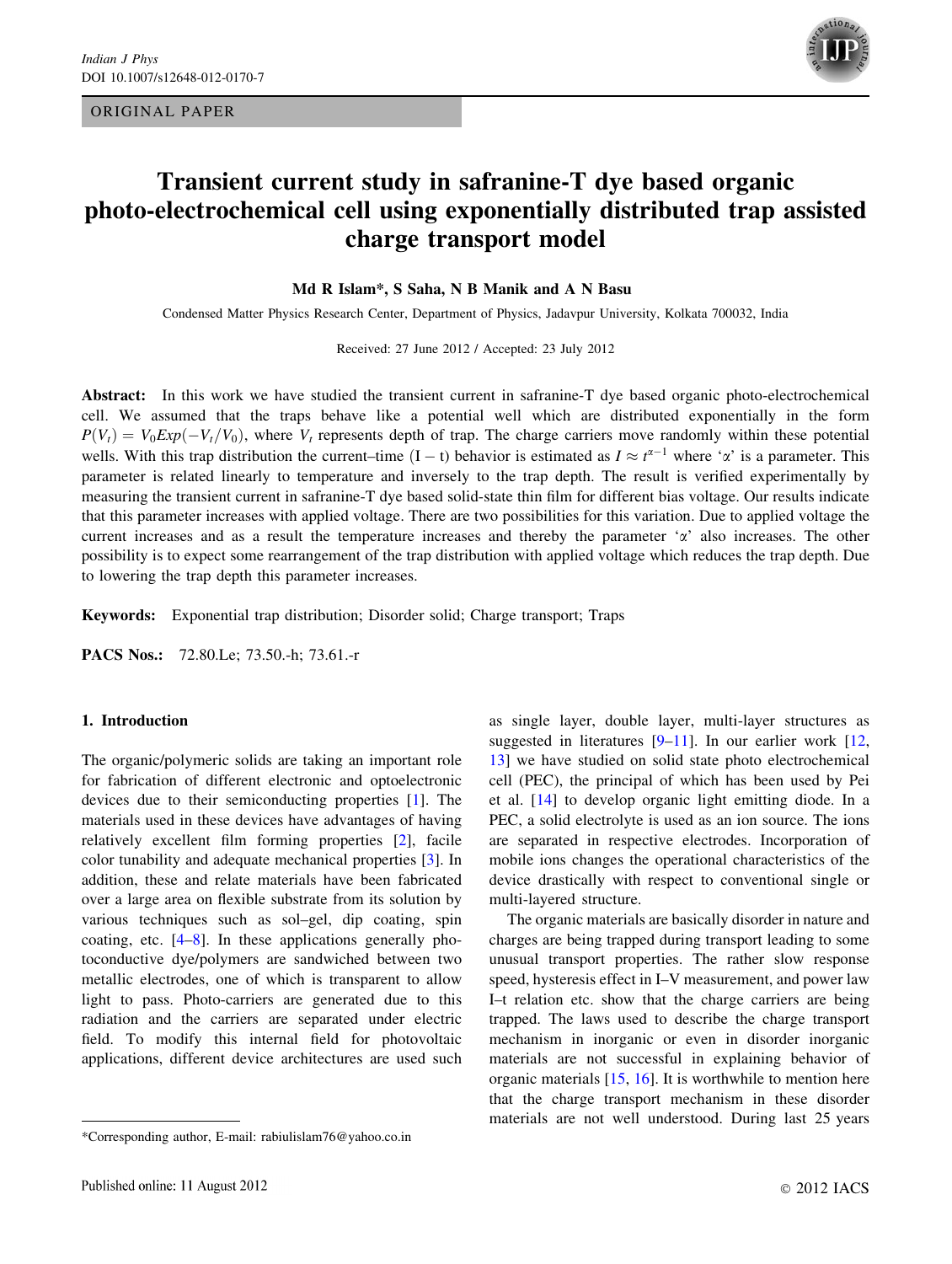<span id="page-1-0"></span>several attempts have been made by many workers [[17–27\]](#page-5-0) to tackle this problem. Among different theories the one proposed by Scher and Montrol [\[17](#page-5-0)] for both inorganic (amorphous  $As_2Se_3$ ) and organic (trinitrofluorenone–polyvinylcarbazole) systems has been widely used to describe the charge transport mechanism in different organic systems. The charge carriers are injected from cathode and reach anode within a certain time. During this transport the carriers are trapped and as soon as one carrier is trapped the internal field within device changes. Hence the different carriers take different times to travel a certain distance. In other words it can be considered that there is a distribution of time to travel from the cathode to anode contributing to the origin of the anomalous effect in conduction mechanism. By using the distribution function of the form  $\psi(t) = At^{\alpha-1}$ , with  $\alpha =$  $k_BT/V_0$  and  $0<\alpha<1$  Scher and Montrol [\[17](#page-5-0)] attempted to describe the charge transport. But this theory has some limitations and cannot successfully predict the experimental results as mentioned by different workers [\[12](#page-5-0), [13,](#page-5-0) [28](#page-5-0)]. Moreover the universality factor of '2' as suggested by Scher and Montroll [\[17](#page-5-0)] is not valid in many cases. So far there is not much attempt to give any physical interpretation of this parameter, although it is evident that this parameter is related to traps. One of our interests is to see whether the parameter describing the distribution has any sensitivity to the variation of applied voltage, which may not be important for inorganic thin films, but may be relevant for organic thin films, since the number of charge carriers increase with voltage.

In this work, out of many other distributions only an exponential distribution of traps is considered when modeling the decay in current.

#### 2. Theoretical model

Theoretical models, which describes charge transport in inorganic semiconductors are not appropriate for organic solids. It is important to remember that there are large differences between the 3-D crystal lattice of most inorganic semiconductors and the crystalline amorphous structure of conjugated polymers and the molecules are weakly bound together by Van der Waal's force. The organic solids are disorder solids. Charge carriers are being trapped during transport. The traps act as potential well in which the charge carriers are immobilized for certain time resulting slow charge relaxation process. The charge carriers move randomly within these traps. We consider the traps are distributed exponentially of the form,

$$
P(V_t) = V_0 Exp(-V_t/V_0)
$$
\n<sup>(1)</sup>

where ' $V_t$ ' represents the potential of traps and  $V_0$  is the expected value of  $V_t$ . Let us assume that charges perform a random walk on different site and get trapped in these

potential wells for certain time depending on the depth of the potentials.

The probability that the walker exits a well is proportional to the Boltzmann factor

$$
w = Exp(\beta V_t), \quad \text{where} \quad \beta = 1/k_B T. \tag{2}
$$

The distribution of transition rates would then be

$$
\phi(w) = P(V_t) \frac{dV_t}{dw}
$$

which give

$$
\phi(w) \approx w^{(1/V_0 - \beta)/\beta} \tag{3}
$$

Hence the waiting time, the time spent by the carrier in the potential well, which is proportional to  $1/w$  can be calculated from  $\phi(w)$ .

The waiting time distribution is given by

$$
\psi(t) = At^{-(\alpha+1)}\tag{4}
$$

where  $\alpha = k_B T/V_0$ . and A is a constant.

The mean square displacement can be calculated as [[29\]](#page-5-0)

$$
\langle r^2(t) \rangle = B t^{\alpha} \tag{5}
$$

where  $B$  is a proportionality constant.

The conductivity, using Einstein's diffusion relation, may be written as

$$
\sigma = ne^2 D(t) / k_B T \tag{6}
$$

where  $D(t)$  is "time dependent diffusion parameter" which changes as diffusion proceeds.

$$
D(t) = \langle r^2(t) \rangle / t = Bt^{\alpha}/t \tag{7}
$$

Now the current can be written as

$$
I = \sigma ES \tag{8}
$$

where 'S' is the effective area of the sample and 'E' is the applied electric field.

Hence

$$
I = ESBne2t\alpha-1/k_BT
$$
  
=  $Ct^{(\alpha-1)}$  where  $C = ESBne2/k_BT$  i.e.,  $I \approx t^{\alpha-1}$  (9)

### 3. Experimental details

PEC under study contains a blend made of safranine-T (E. Merck, Germany) dye dispersed in transparent polyvinyl alcohol (PVA) (S.D. Fine Chem. Ltd., Boiser; M.W. 125,000), polyethylene oxide (PEO) (BDH, England; M.W. 600,000) complexed with lithium perchlorate  $(LiClO<sub>4</sub>)$ (Fluka, 99.5 % pure), ethylene carbonate (EC) (Fluka, 99.5 % pure), and propylene carbonate (PC) (Fluka, 99.5 % pure). Safranine-T dye was used as an optical active material and was dispersed in PVA, which acted as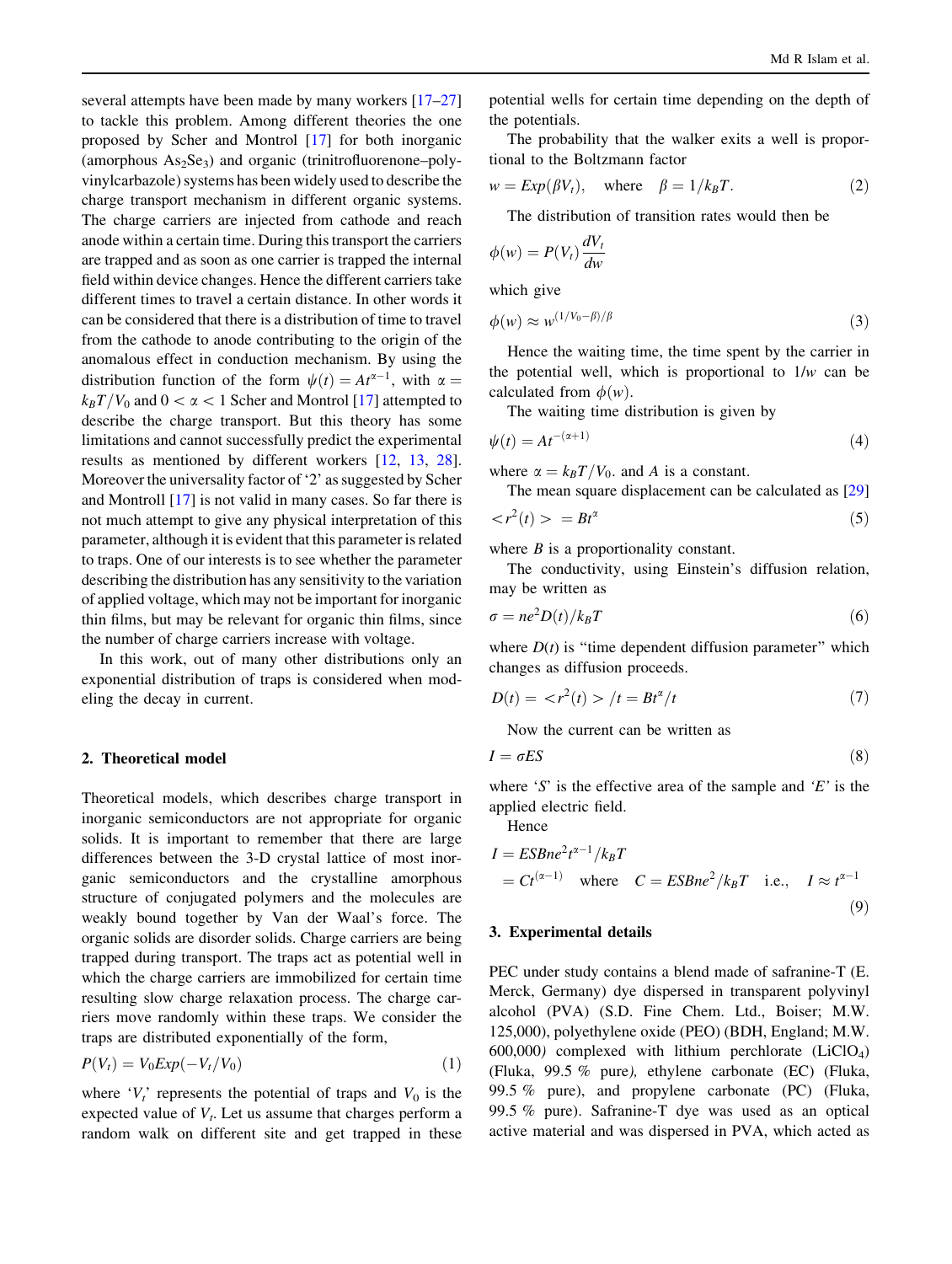Fig. 1 (a) Structure of safranine-T dye and (**b**) its absorption spectra with peak absorption at 520 nm



an inert binder.  $LiClO<sub>4</sub>$  was mixed with solid polymer matrix PEO to form the solid-state ionic conductor. The ionic conductivity of PEO:  $LiClO<sub>4</sub>$  complexes were very low. In this system we used EC dissolved in PC as plasticizers to enhance the mobility of the charge carriers. A solid film of this blend was sandwiched between transparent indium tin oxide (ITO) coated glass plate and aluminium electrodes, which acted as contact electrodes.

The structure of the dye safranine-T and the absorption spectra of its water solution having peak at 520 nm, which corresponds to an optical band gap of the order of 2.39 eV is shown in Fig. 1 and the basic cell structure is shown in Fig. 2. To measure time dependence of dark current the cell was biased with a dc source connecting with a series resistance of 56.7 K. Voltage across this sensing resistance was measured by a high-speed data acquisition system (Agilent, 34970A). It was observed that after application of each bias voltage a sufficient time was required to attain



Fig. 2 Schematic diagram of the structure of the PEC

the steady value of the current. The experiment was repeated for different bias voltages for several times and with different dye concentrations. To check the recovery of charge carriers experiment was performed by changing the polarity of the bias voltage. It was found that there were some residual charges in the system. So to avoid this effect the cell was discharged properly by connecting the two terminals directly. This short circuit condition was maintained for around 15 min prior to application of any bias voltage. Under this situation no residual charge was found in the system. The entire experiment was performed at room temperature (300 K).

#### 4. Results and discussion

After application of bias voltage (1.0–6.0 volt) it is observed that the current decrease from a peak value ( $\sim$ 1 µA) and attains a steady value after more than 150 s. The variation of current with time is plotted in Fig. [3](#page-3-0) which fits the Eq. ([9\)](#page-1-0). Careful scrutiny reveals that transient current does not agree well with exponential relation.

From the fitting data with Eq. ([9\)](#page-1-0) we get different values of ' $\alpha$ ' (listed in Tables [1–](#page-3-0)[3\)](#page-4-0) for different bias voltage with different dye concentrations. The value of ' $\alpha'(0<\alpha<1)$ increases with external bias first and then attains almost a constant value for all dye concentrations as shown in Fig. [4](#page-4-0).

The variations of  $V_0$  with bias voltage is shown in Fig. [5](#page-4-0). Which shows that  $V_0$  decreases with the increase of bias voltage and then becomes constant.

This effect is of course interesting and unexpected in case of inorganic thin film. In organic thin film it is observed that due to applied bias voltage the current injection increases and as a result the temperature increases [\[30](#page-5-0), [31](#page-5-0)]. This may be the reason for variation of  $\alpha$  with bias voltage according to Eq. [\(4](#page-1-0)). But there is also another possibility which can not be ignored. At higher voltages the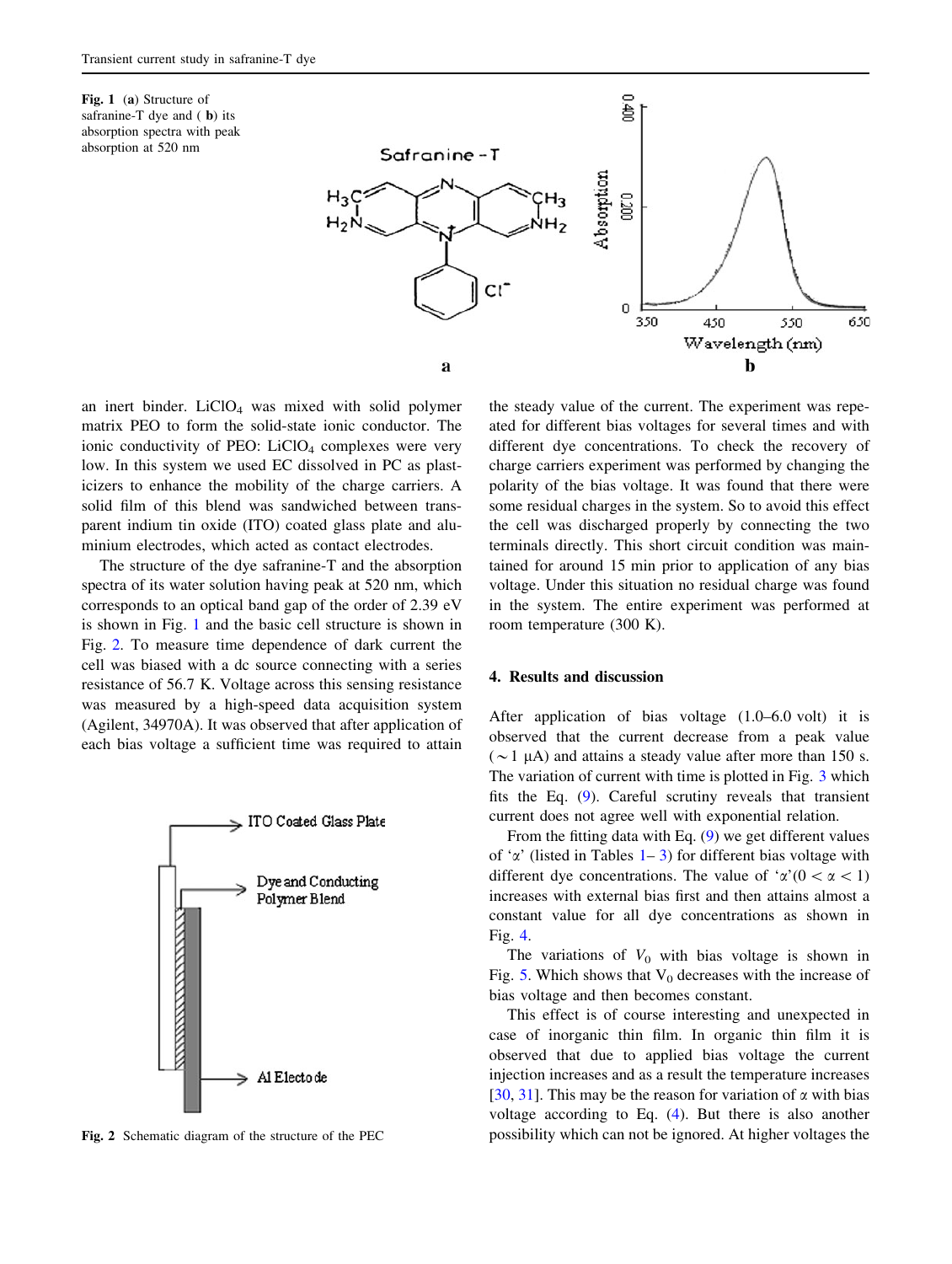<span id="page-3-0"></span>

Fig. 3 (a) Variation of current with time for different bias voltage measured for solid state PEC for dye concentration 1 mg. Graph I for low bias voltages and graph II for high bias voltages. The black dots are experimental data whereas solid lines are fitting curves  $(I \sim t^{-\gamma})$ with fitting values (e.g.  $\gamma = 0.568, 0.273$  etc.) as shown. (b) Variation of current with time for different bias voltage measured for solid state PEC for dye concentration 2 mg. Graph I for low bias voltages and graph II for high bias voltages. The black dots are experimental data

whereas solid lines are fitting curves  $(I \sim t^{-\gamma})$  with fitting values (e.g.  $\gamma = 0.272, 0.195$  etc.) as shown. (c) Variation of current with time for different bias voltage measured for solid state PEC for dye concentration 3 mg. Graph I for low bias voltages and graph II for high bias voltages. The black dots are experimental data whereas solid lines are fitting curves  $(I \sim t^{-\gamma})$  with fitting values (e.g.  $\gamma = 0.197, 0.130$  etc.) as shown

Table 1 Dye concentration: 1 mg ST in 5 g PVA

|  | <b>Table 2</b> Dye concentration: 2 mg ST in 5 g PVA |  |  |
|--|------------------------------------------------------|--|--|
|--|------------------------------------------------------|--|--|

| Bias voltage $(V)$ | Value of $\alpha$ | Value of $V_0$ (eV) |
|--------------------|-------------------|---------------------|
| 1.0                | 0.432             | 0.0599              |
| 2.0                | 0.727             | 0.0356              |
| 3.0                | 0.858             | 0.0301              |
| 4.0                | 0.915             | 0.0283              |
| 5.0                | 0.911             | 0.0284              |
| 6.0                | 0.959             | 0.0270              |

| Bias voltage (V) | Value of $\alpha$ | Value of $V_0$ (eV) |
|------------------|-------------------|---------------------|
|                  |                   |                     |
| 1.0              | 0.728             | 0.0356              |
| 2.0              | 0.805             | 0.0321              |
| 3.0              | 0.908             | 0.0285              |
| 4.0              | 0.963             | 0.0269              |
| 5.0              | 0.908             | 0.0285              |
| 6.0              | 0.933             | 0.0277              |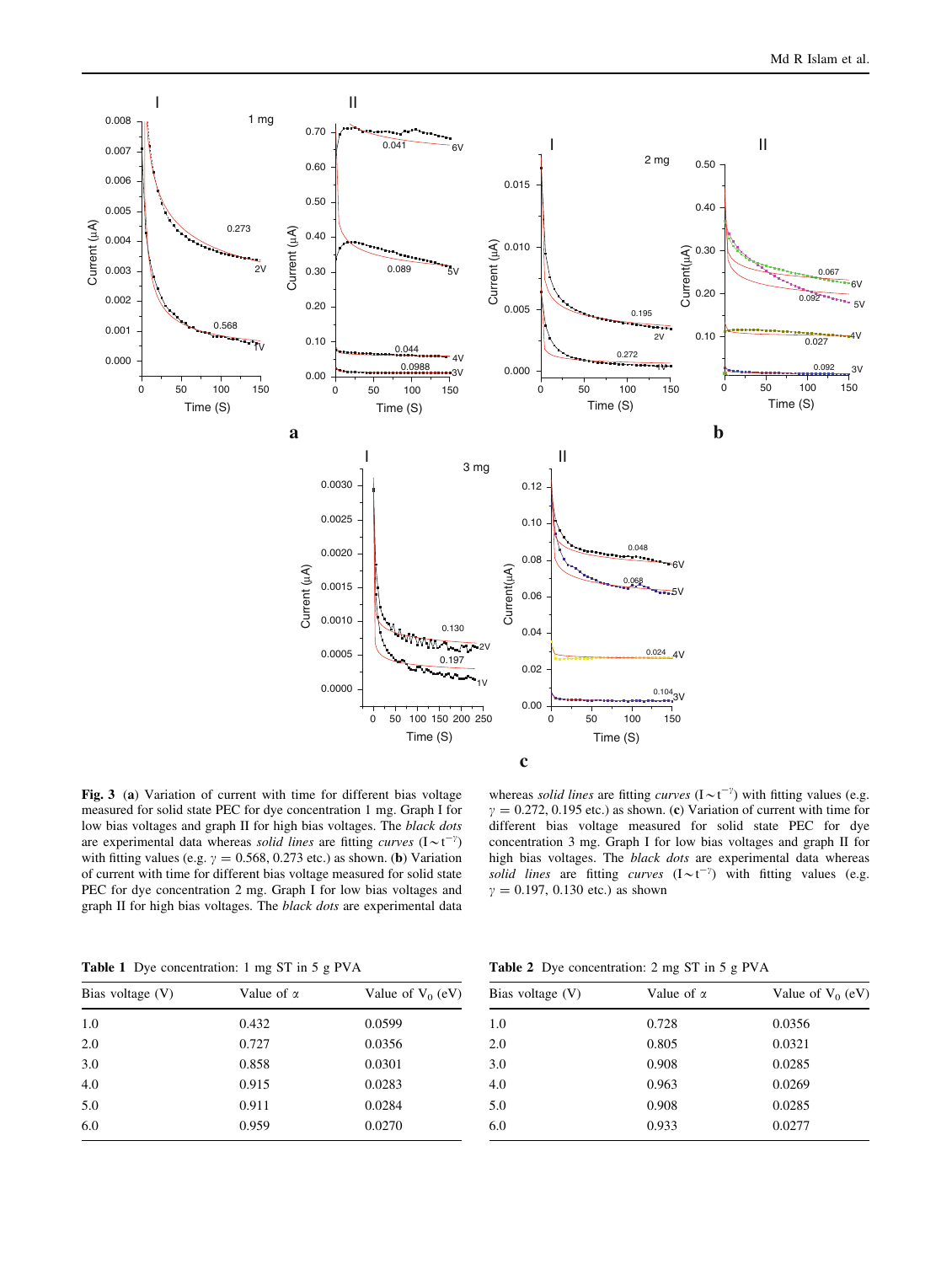<span id="page-4-0"></span>Table 3 Dye concentration: 3 mg ST in 5 g PVA

| Bias voltage $(V)$ | Value of $\alpha$ | Value of $V_0$ (eV) |  |  |
|--------------------|-------------------|---------------------|--|--|
| 1.0                | 0.803             | 0.0322              |  |  |
| 2.0                | 0.870             | 0.0297              |  |  |
| 3.0                | 0.896             | 0.0289              |  |  |
| 4.0                | 0.976             | 0.0265              |  |  |
| 5.0                | 0.932             | 0.0277              |  |  |
| 6.0                | 0.952             | 0.0272              |  |  |



Fig. 4 Variation of  $\alpha$  with bias voltage for different dye concentrations



Fig. 5 Variation of  $V_0$  with bias voltage for different dye concentrations

higher current can fill some of the traps, effectively leading to a lower number of apparent traps which is commonly observed in thin film organic transistors as the number of charge carriers is increased. Unlike the interactions in

inorganic thin film this organic materials in the present film is dominated by Vander Waal's forces which is much weaker. And as such the organic thin film may respond differently to applied voltage. This will distort the existing arrangement which may be considered to be an assembly of short rods or any other form that gives rise to change in distribution that may be reflected in the value of this parameter. So there is always a possibility to expect some rearrangements of the molecule and also thereby the change in the traps. However, this conjecture need to be experimentally verified further. But the present result shows at the power law behavior of dependence of current stabilizing with time, unlike an exponential one in this complex, multi-component system seems to indicate that different scales are involved. To probe further and to see whether the exponent, which is evidently connected with and contains the relevant information about the distribution of traps, has any sensitivity to variation of applied voltage which may not be important for inorganic thin films, but may be relevant in organic ones. According to our measurements, the change occurs.

## 5. Conclusions

Characterization of the nature of traps in organic semiconductors is an important, yet unresolved problem although it plays a major role in charge transport mechanism of this system. The nature of these traps are quite different from the inorganic one. In this work we assumed the traps to be distributed exponentially. The current–time I-t behavior is estimated as  $I \approx t^{\alpha-1}$ . Our results indicate that the parameter ' $\alpha$ ' is evidently connected with the distribution of traps and sensitive to variation of applied voltage. Variation of this parameter with bias voltage seems to show that due to applied bias voltage the current injection increases and as a result the temperature increases. This may be the reason for variation of  $\alpha$  with bias voltage according to Eq. ([4\)](#page-1-0). There is also another possibility which can not be ignored. At higher voltages the higher current can fill some of the traps, effectively leading to a lower number of apparent traps which is commonly observed in thin film organic transistors as the number of charge carriers is increased. And as a result the traps are redistributed and the trap depth  $V_0$  reduces. Investigation on this parameter  $\alpha$  with bias voltage is informative for study on trap controlled charge transport in disorder organic solid. In our subsequent work we will consider the dependence and variation of traps with temperature.

Acknowledgments We are grateful to Professor S C Bera, Department of Chemistry, Jadavpur University for providing valuable